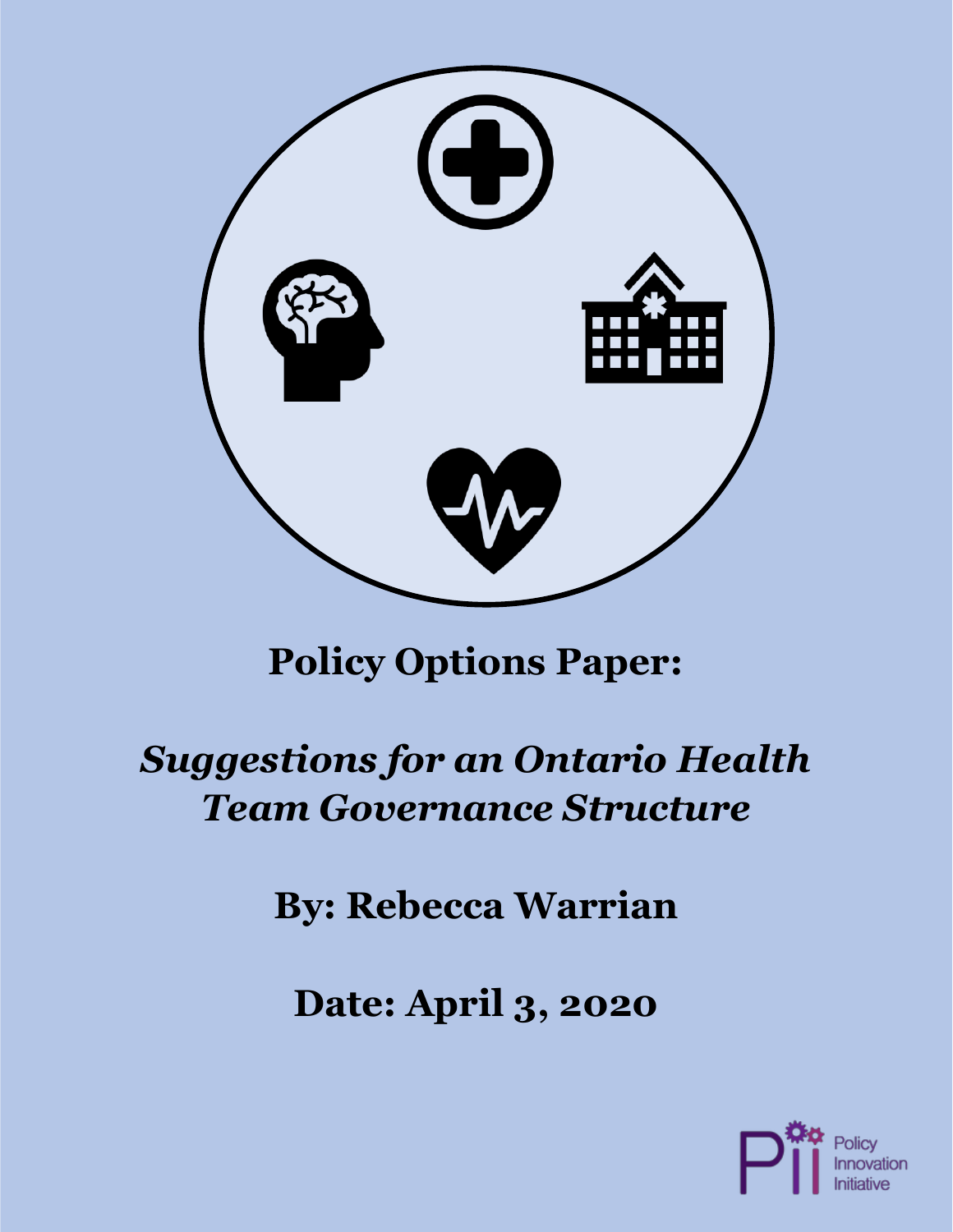n February 26th, 2019, the Ontario Government announced a shift in the delivery of its public health care system from the existing Local Health Integrated Networks (LHINs) to the Ontario Health Teams (OHTs). The introduction of OHTs was intended to "strengthen local services, making it easier for patients to navigate the system and transition between providers."<sub>1</sub> OHTs are self-assembling groups of local practitioners who are tasked with delivering care in their specific region. These teams are comprised of physicians and specialists in every aspect of healthcare, allowing for increased integration of healthcare services and region-specific delivery of care. This change took place in an effort to "build a connected, sustainable public health care system that will improve access to care and centre it on the needs of the patient." $_2$ O

A current priority for the Ontario government is reducing strains on the healthcare system, whether it be in ending "hallway medicine" or allowing for patient-centered care in a system that is easier to navigate. The government's intention in shifting from LHINs to OHTs was to "break down the longstanding barriers that have prevented practitioners from working together to support patients throughout their healthcare journey,"<sup>3</sup> by integrating health care services. In a 2018 report by the Office of the Auditor General of Ontario (OAGO), LHIN's were discovered to "have not achieved their mandate of providing the right care at the right time in the right place consistently throughout the health system."<sup>4</sup> The OAGO Report suggested that as a result of poor health outcomes, long wait times, and a lack of evaluation and integration on the part of LHINs, Ontarians faced "inequities in accessing certain health services."<sup>5</sup> These factors, as well as the public perception that LHINs were overly bureaucratic, prompted the shift to regionally formed OHTs.

The move to Ontario Health Teams is intended to allow Ontarians to receive the care they need from practitioners in their region who are working together under one umbrella of delivery. However, as it stands, Ontario Health Team's do not function under any particular governance structure that mandates levels of communication, accountability, and integration. While the goal of more effective service delivery is welcomed, there must be structure for the Ontario Health Teams to function under. This policy options paper will suggest a three-pronged strategy for a potential governance structure in the implementation and oversight of OHTs that addresses the limitations of healthcare delivery in the previous LHIN system. This proposal will suggest actions to encourage strong

<sup>1</sup> Government of Ontario. 2019. "Becoming an Ontario Health Team" *Ministry of Health.* 

<sup>2</sup> Government of Ontario. 2019. "Building a Connected Public Health Care System for the Patient" *Backgrounder – Ministry of Health.*  **<sup>3</sup>** Government of Ontario. 2019. "Ontario Introduces 24 Ontario Health Teams Across the Province to Provide Better Connected Care" *Backgrounder – Ministry of Health.* 

<sup>4</sup> Auditor General of Ontario. 2019. "Chapter 3: LHINs – Local Health Integrated Networks" <sup>5</sup> Ibid.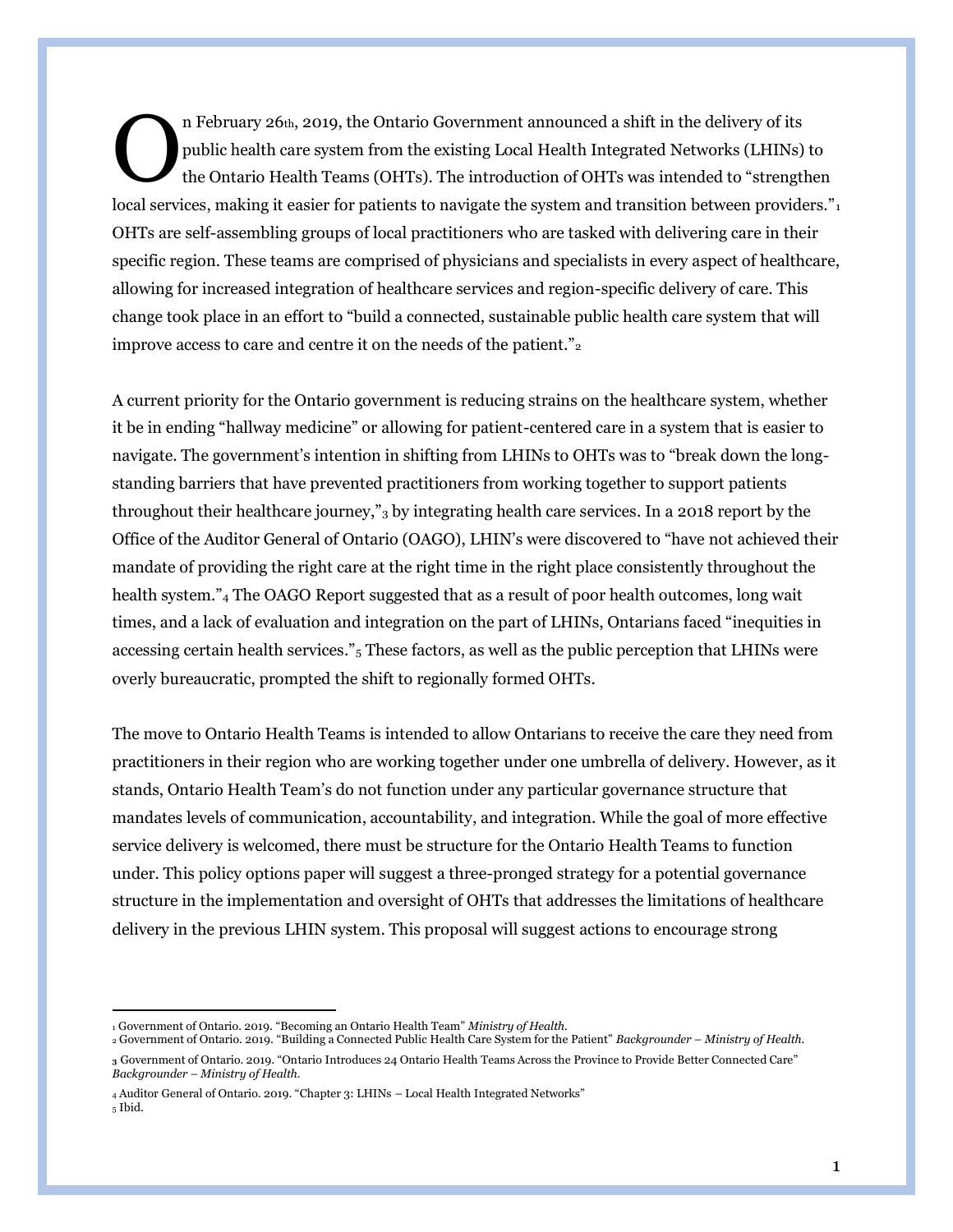**communication** among health teams, an **accountability** framework for healthcare spending, and better **integration** of services.



Government of Ontario. 2019. "Becoming an Ontario Health Team" *Ministry of Health.*

#### *OHTs in Operation*

The first phase of the Ontario Health Teams, developed in November 2019, included the formation of twenty-four "units" across the province. OHTs currently assemble under *readiness criteria* guidelines, the only formal structure required for their establishment. Responsibility for assembling OHTs is placed on the doctors, nurses, chiropractors and other local healthcare providers that comprise the team, with practitioners determining the organizational structure that works for the region. The following graphic displays the current path that OHTs are forming under, "starting out with participants maintaining independent management and boards of directors; this may evolve over time to possible shared management structures."<sup>6</sup> Moreover, Ontario Health Teams do not have a mandated governance structure with which to carry out the delivery of care, limiting the ability of OHTs to effectively delivery healthcare services.

<sup>6</sup> Association of Family Health Teams of Ontario. 2020. "Ontario Health Teams: Handbook for Boards."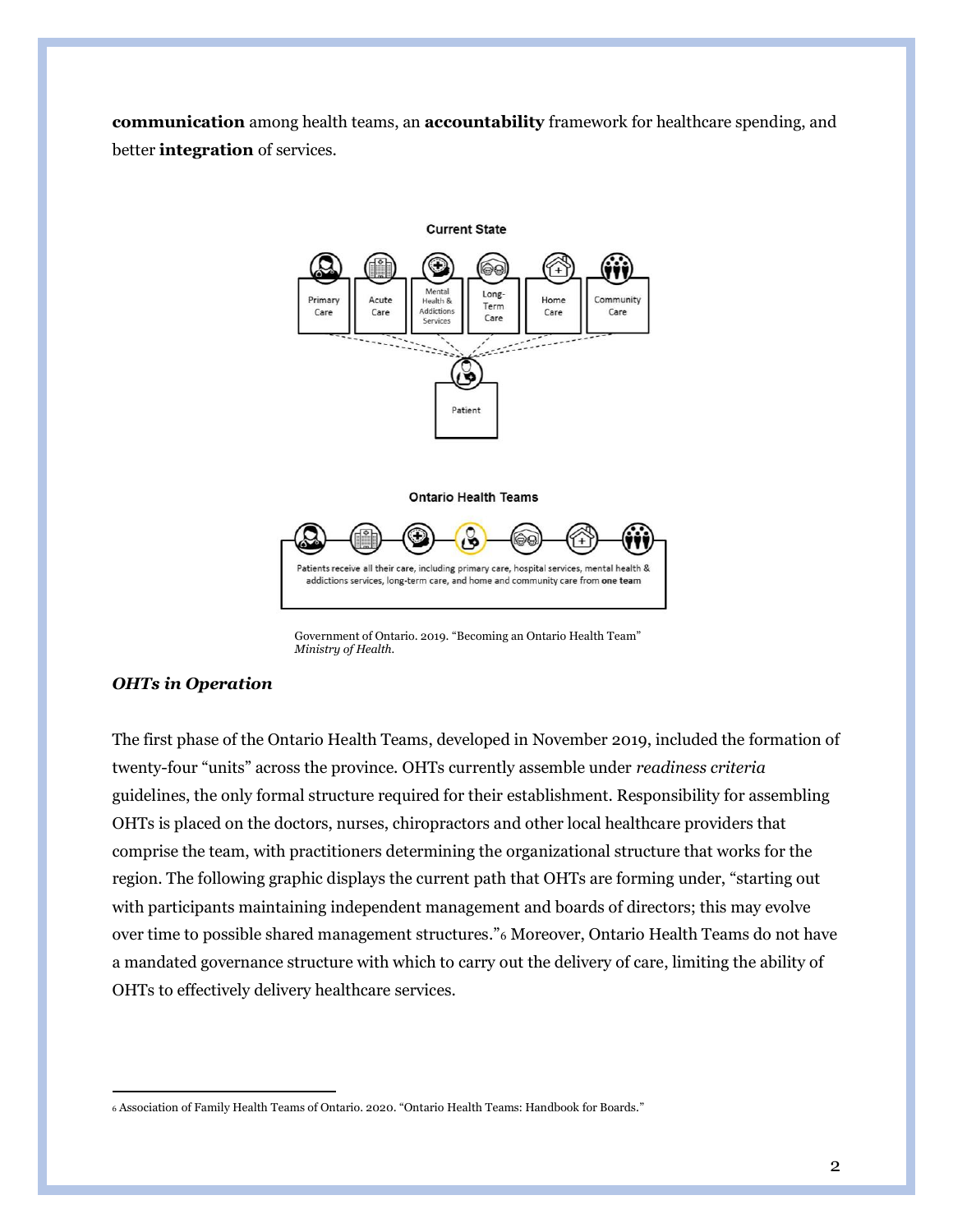

Association of Family Health Teams of Ontario. 2020. "Ontario Health Teams: Handbook for Boards."

#### *Recommendations for the Ontario Health Team Governance Structure*

A governance structure for OHTs is required in order to outline roles and responsibilities, while avoiding the structural bureaucratic pitfalls that plagued LHINs. Under OHTs, health care providers, including hospitals, doctors and home and community care providers, need to work as one coordinated team.7 In organizing vast financial, organizational and health efforts, there must be a formalized structure that units are able to look to as a resource in providing the best care to their region. The onus is on the Ontario government to learn from the failed LHIN system and implement a governance structure that focuses on three foundational components: communication, accountability and integration. An OHT governance structure founded on three tenets will allow for better communication between providers, facilitated by a defined accountability structure and greater integration of services.

## *Communication*

The immediate formation of OHT requires a significant coordination effort, spanning over practitioners including those in acute care, mental health, community care and long-term care. Defined criteria must be in place to assess the current state of care in the particular region that will allow for this formation and develop a shared vision for care with other care providers in that region. To do this, teams require a method of communication to allow for the effective delivery of service. There must be time-based requirements for regular check-ins between providers. Using technology to outline open lines of communication will be helpful in determining common vision and in improving alignment. This could take form in identifying a

<sup>7</sup> Government of Ontario. 2019.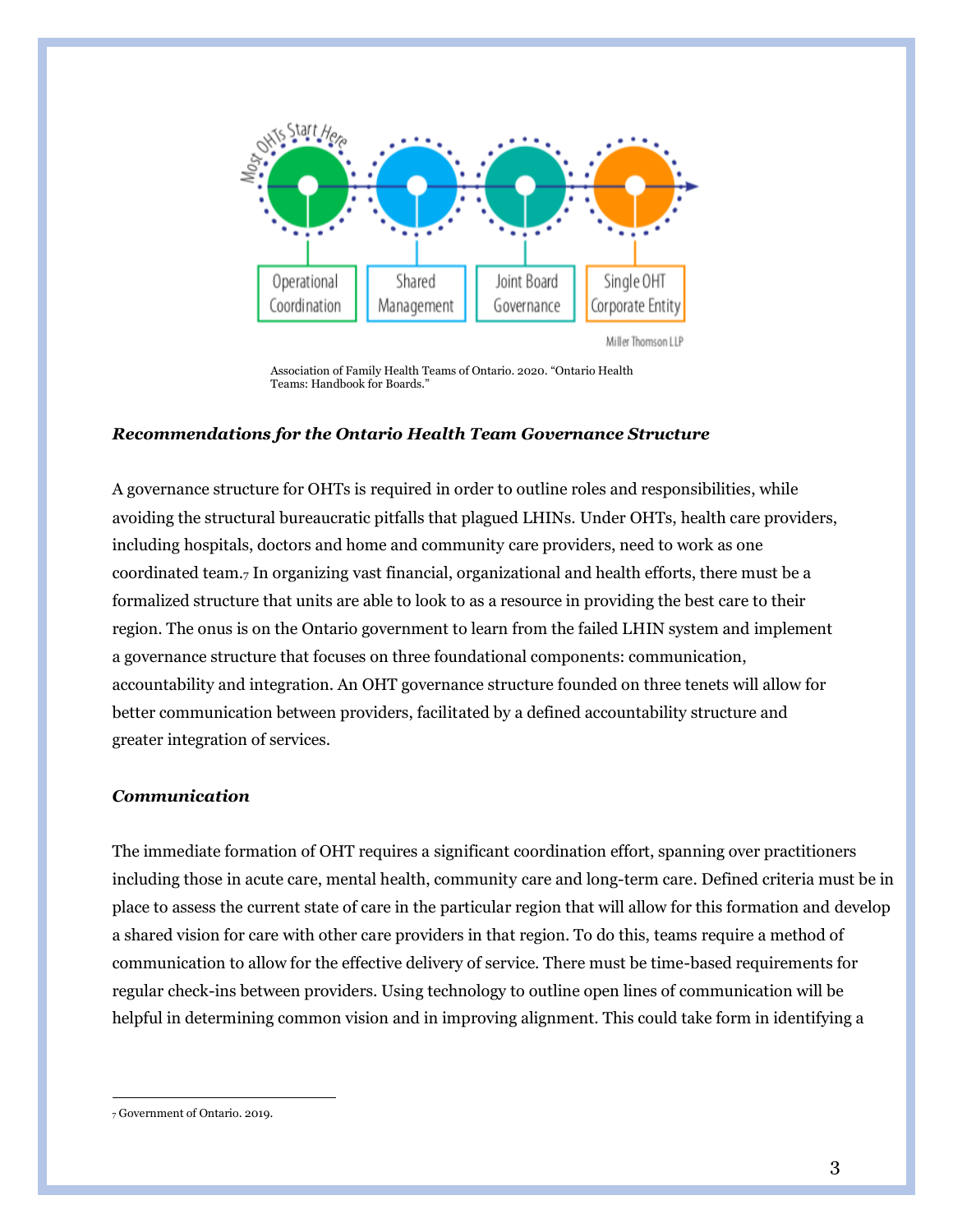communications point person in each office, and in using videoconferencing for consistent meetings to help set a cohesive vision for the region.

### *Accountability*

The second tenet for a potential governance structure of OHTs would be the increased accountability of healthcare providers. OHTs are clinically and financially responsible for large geographical regions. With so many partners involved across large regions, a structure must exist that holds fiscal decision makers to account, with a compulsion to action. At maturity, OHTs will receive one envelope of funding for all services, reporting to the Ministry of Health on financial performance. To allow for common budgets and funding, accountability structures must properly account for determining how funding is spent between practitioners and between patients.

Funds should be prioritized for those patients most in need - how sick people are and the life circumstances that impact their health need to be considered when making funding allocation decisions for patients.8 While practitioners are in charge of their own speciality, all providers are responsible for the health of the individual patient. A central information sharing hub would allow for oversight capability, and the ability to decide collectively on prioritized treatment options, amongst other outcomes. Coordination and accountability across practitioners on spending is needed in order to ensure that funding is delivered in the most efficient way for patients that have varied and complex needs.

#### *Integration*

If the ultimate goal of Ontario Health Teams is increased efficiency and better delivery of care for the province, then the integration of services must be prioritized in a governance structure model. The Government of Ontario explains that "providers will be supported to work as one coordinated team, focusing on patients and specific local needs, so people can more easily navigate the system and experience easy and coordinated transitions from one health care provider to another."<sup>9</sup> What that support looks like will need to be included in a comprehensive governance structure. It is important that OHTs have flexibility to redesign how they deliver health care services to meet the needs of patients.10 As it stands, "the ministry has left it to the teams to describe how OHTs will plan and

<sup>8</sup> Ibid.

<sup>9</sup> Government of Ontario. 2019.

<sup>10</sup> Association of Family Health Teams of Ontario. 2020.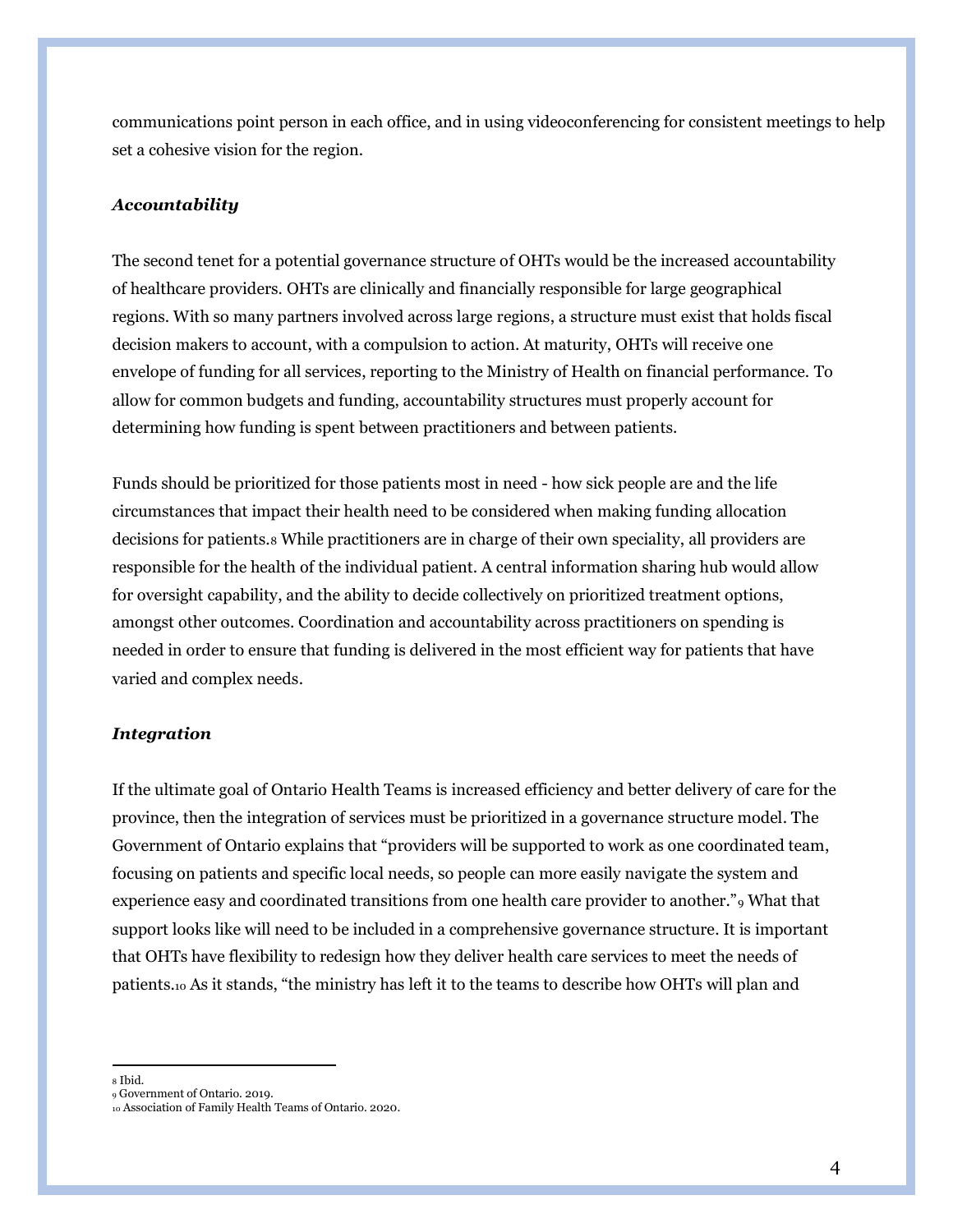decide on regional service delivery."<sup>11</sup> That flexibility is important, because it allows for different applications given the regional context of each OHT.

The integration of services along the continuum of care will allow for the improvement of quality of life across Ontario. In a report completed by the Canadian Medical Association and the Canadian Association of Nurses, such a system would "require interprofessional collaborative teams to ensure patients receive the right provider, at the right time, in the right place, for the right care."<sup>12</sup> Moving forward, it is important that practitioners leverage the relations they have with their peers in healthcare so that teams can be created holistically and address patient centred care. In keeping with communication and accountability, providers should liaise constantly with their teams through ongoing meetings or teleconferences, to ensure that health care systems are accessible and effective for patients. Integration allows for the evaluation of complex patient needs by many providers seamlessly. This allows for a stronger assessment of needs and compassionate treatment of high-risk patients that avoids adverse health outcomes. A potential governance structure must be have mechanisms that upholds five key pillars: patient access, patient-centres care, informational continuity of care, and relational continuity of care. <sup>13</sup> Integration requires collaboration on the part of all stakeholders through a whole-system approach to delivery of care that places the patient at the centre.

## *Conclusion*

Under the previous LHIN system, vast bureaucracy led to ineffective delivery of care. The new Ontario Health Teams aim to combat this issue by empowering region-specific practitioners able to self-assemble and address the health needs of individuals in their area. This idea has the capability to redefine what care looks like in Ontario. However, in its efforts to distance itself from the LHIN model, the Government of Ontario allowed newly formed OHTs to assemble without a governance structure under which to operate. The integration of service delivery and funding must be focused on gaps in care if the OHT model is to succeed. This policy options paper has suggested three recommendations to inform this potential structure: adequate communication channels for all partners in a team, increased accountability and oversight in funding and formation, and finally, supporting true integration that allows for effective service delivery.

<sup>11</sup> Bell, Bob. 2019. "Are Ontario Health Teams designed for failure?" *Toronto Star.* 

<sup>12</sup> Canadian Nurses Association, Canadian Medical Association, and Health Action Lobby. 2013. <sup>13</sup> Ibid.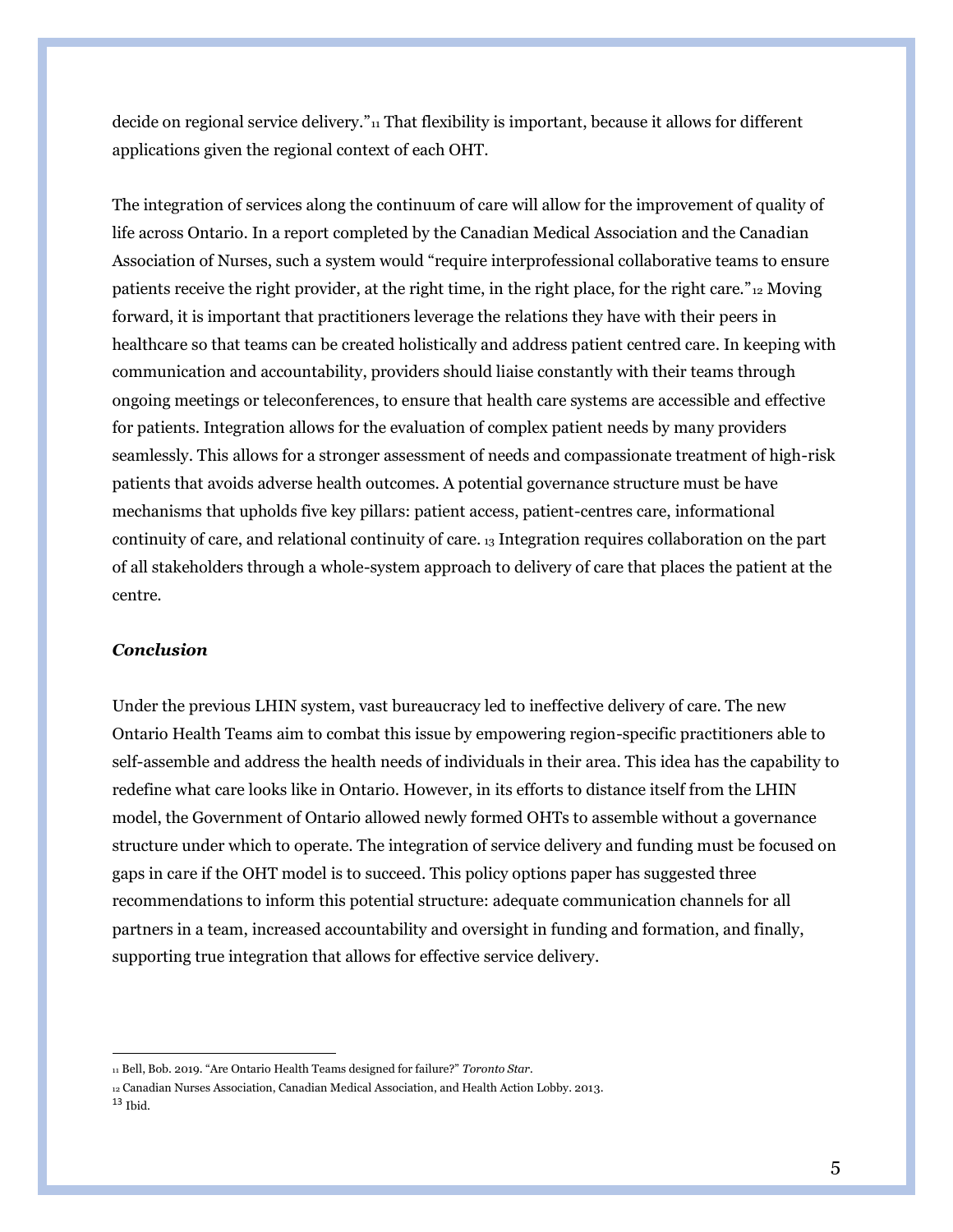These recommendations should not be viewed in isolation, rather, must be combined in order to uphold quality of life across the province. Communication must be ongoing between partners in the delivery process, be it through technological advances in patient records or by check-ins about patients in care. Accountability must be upheld and promoted across teams, allowing for effective delivery and oversight mechanisms such as a central information sharing hub. Lastly, for integration to work in the best interest of individuals, the full spectrum of health providers in an OHT must work together to make sure there is adequate information sharing and patients are not being burdened by inconsistencies in delivery. A governance structure does not have to be synonymous with bureaucracy, rather, it can outline the roles and responsibilities of teams in the province of Ontario as the province looks to effectively deliver healthcare into the future. It is up to the Government of Ontario, in consultation with Ontario Health Teams, to implement measures for an effective governance structure that encapsulates strong communication and accountability measures in a fully integrated health care delivery system.